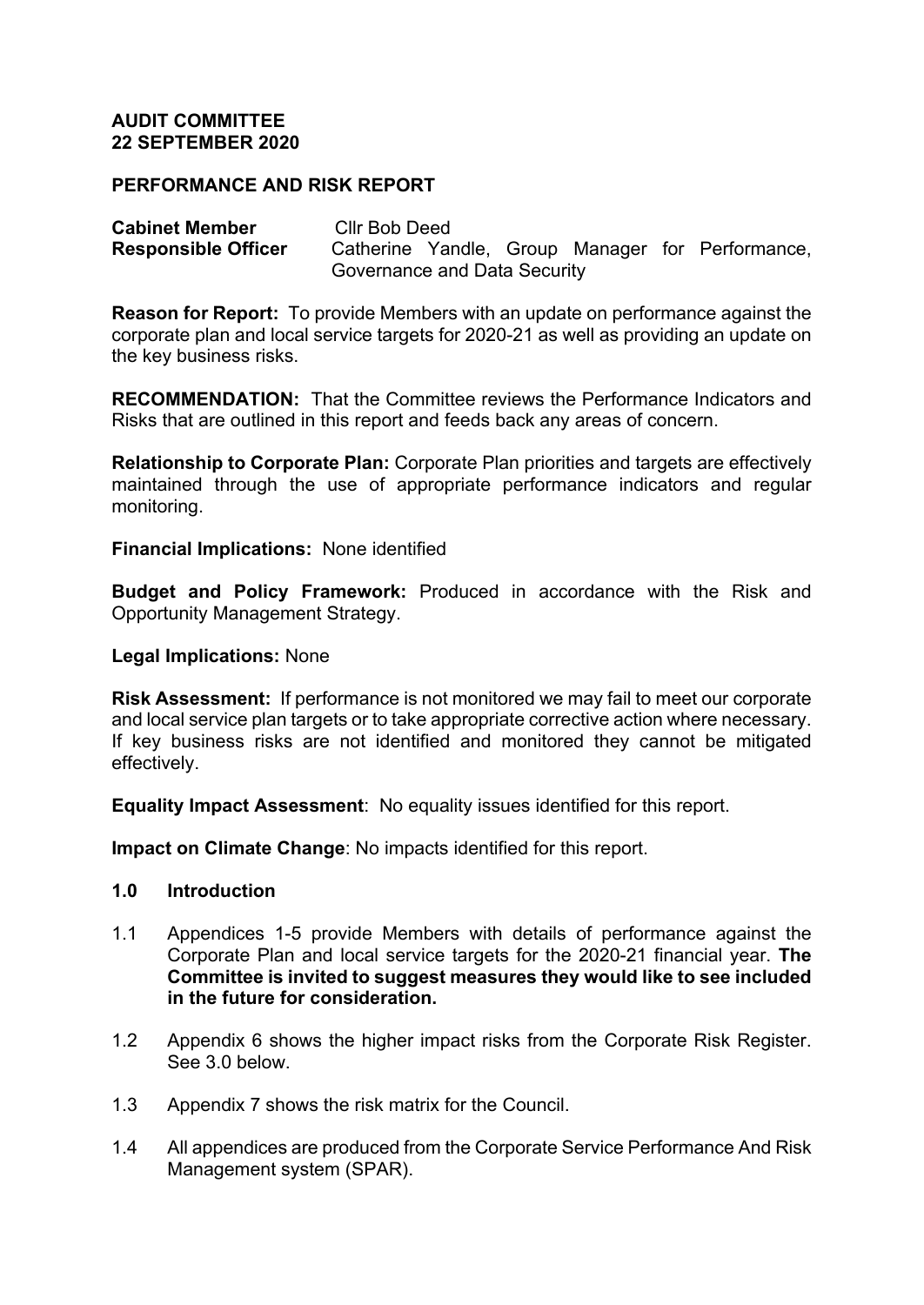1.5 When benchmarking information is available it is included.

# **2.0 Performance**

**Please note that for all areas of the Council the results since March will have been understandably impacted by the effects of the Covid 19 pandemic. There are specific comments on the attached appendices reflecting this.**

## Environment Portfolio - Appendix 1

- 2.1 Regarding the Corporate Plan Aim: **Increase recycling and reduce the amount of waste;** Covid 19 has had an impact on the amount of waste created by households, the increase per household was 5.4% compared to the same period last year. The recycling rate is also slightly below target. These figures have yet to be verified by DCC as is usual.
- 2.2 Mid Devon District Council's fleet of recycling vehicles, which were scheduled to be replaced in 2020, have started to be delivered from the manufacturers. The new vehicles have been designed to accommodate a greater range and weight in the materials put out by residents.

## Homes Portfolio - Appendix 2

- 2.3 Regarding the Corporate Plan Aim: **Deliver Housing:** The target for annual housing completions has been updated to reflect the Local Plan target.
- 2.4 Regarding the Corporate Plan Aim: **Private Sector Housing: Bringing Empty homes into use** is a little below target as at the end of May. Due to funding changes this is the last year that this measure will be reported.
- 2.5 Regarding the Corporate Plan Aim: **Council Housing:** all measures are either at or just below target. In terms of gas servicing compliance this has been affected by Covid 29 and we currently have 25 properties with expired LGSRs. We still have an extremely high compliance % compared to our peers.
- 2.6 Regarding the Corporate Plan Aim: **Support and grow active tenancy engagement:** The tenant census has commenced the Housing Facebook Page currently has 853 "likes".
- 2.7 Housing performance remains in the top quartile compared with HouseMark.

#### Economy Portfolio - Appendix 3

2.8 Regarding the Corporate Plan Aim: **Identify strategic and tactical interventions to create economic and community confidence and pride in the places we live. This includes a continued focus on Town Centre Regeneration: Empty shops;** it should be noted that the vacancy count is done at the start of each quarter but it was not done in April due to Covid 19.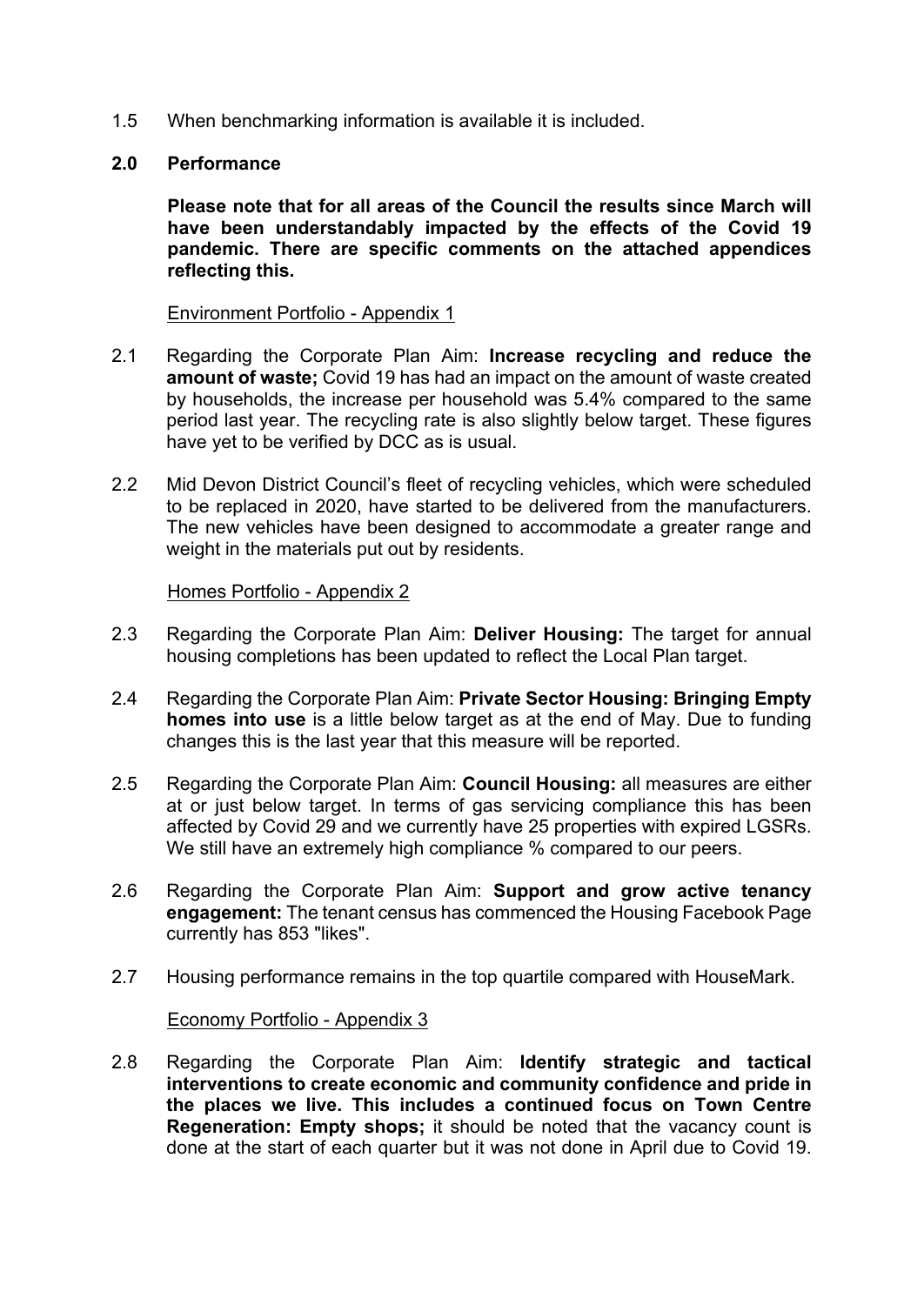We are looking at changing the information to reflect all empty commercial properties rather than just shops. Your comments on this would be welcomed.

- 2.9 Data on units owned by MDDC has now been added to Appendix 3.
- 2.10 Regarding the Corporate Plan Aim: **Work with local stakeholders to initiate delivery of the new garden village at Culm:** Engagement with the various stakeholder groups has been re-started including 3 Stakeholder Forum events on the subjects of Building with Nature, held on 11 August, Connecting the Culm project (9 September) and Transport and Future Mobility (October/ November).
- 2.11 Regarding the Corporate Plan Aim: **Work with developers and DCC to deliver strategic cycle routes between settlements and key destinations:** Walking and cycling provision needs to be prioritised as set out in the Culm garden village vision and objectives**.**

#### Community Portfolio - Appendix 4

- 2.12 We currently have no PIs set for the new Corporate Plan although projects have been identified, so the Community PDG has been asked to consider PIs and targets to set for 2020/21.
- 2.13 The play area at West Exe Recreation Ground will be closed for approximately one month to allow contractors to carry out a make-over of the community space from 14 September. Mid Devon District Council is investing around £75,000 to fund the exciting improvements.

Corporate - Appendix 5

- 2.14 **Working days lost due to sickness** is better than expected for the first quarter of 2020 despite the Covid 19 pandemic.
- 2.15 The **Response to FOI requests** have been 100% on time since April 2019.
- 2.16 The **% total Council Tax collected** and **% total NNDR collected** are both slightly below target. This has deteriorated due to the pandemic. Staff have resumed collections work and having concentrated on processing small business grants and the council tax relief hardship fund for the first 4 months of the year.
- 2.17 All the Planning quality and delivery PIs are on target.
- 2.18 The Council has now formally adopted the Mid Devon Local Plan Review 2013 – 2033.
- **3.0 Risk**

**Some risk scores have increased due to the Covid 19 pandemic especially as regards financing, homelessness and the economic outlook.**